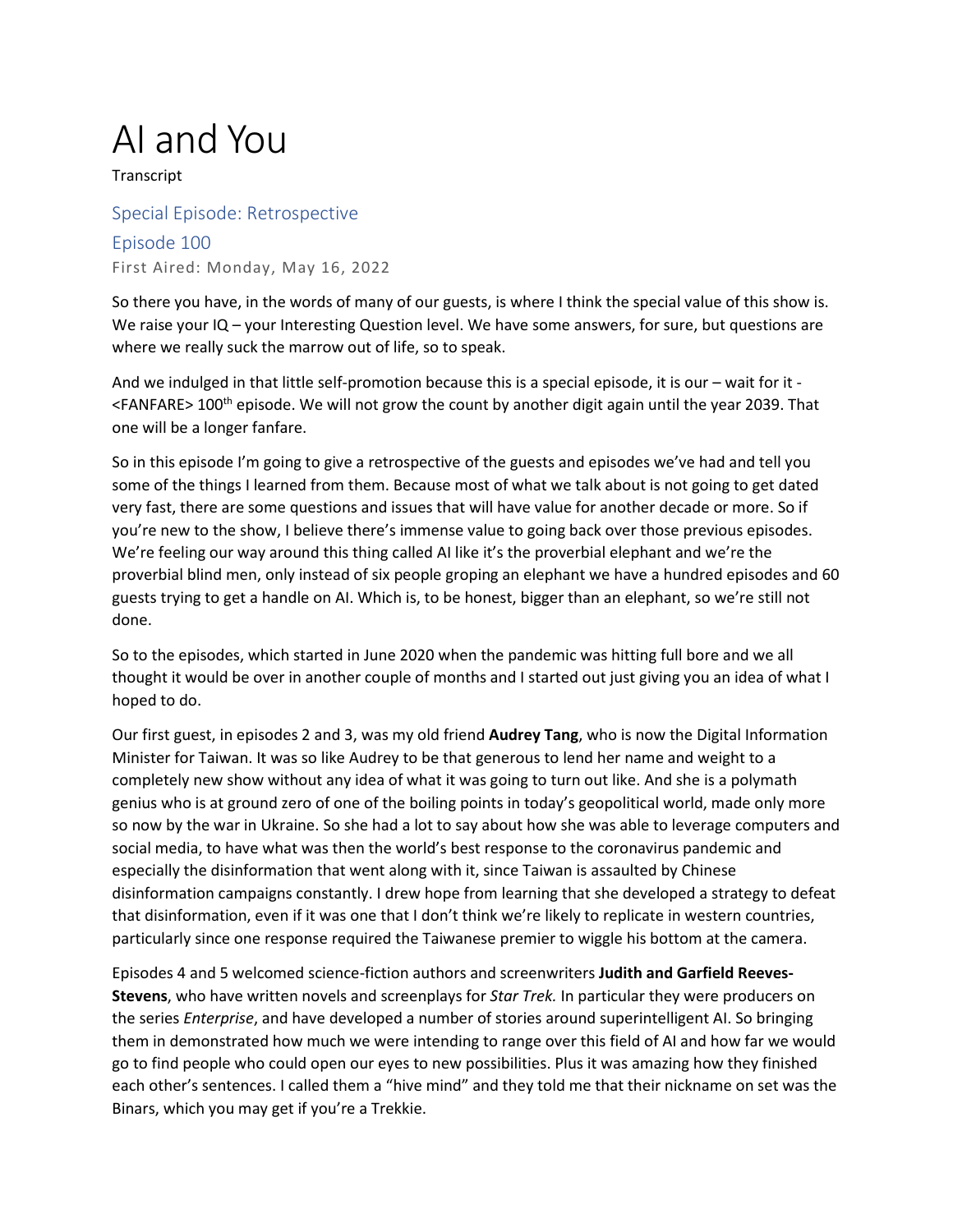In 6 and 7, **Ryan D'Arcy** came in, a neuroscientist who spoke at TEDx with me, and he has experience with naked brains while there were still in use. So I asked him what a thought is. I'm afraid that was a bit ambitious. We talked a lot about how brains work because of the parallels we can draw with AI, since researchers who are chasing artificial general intelligence often think we could do that if we can figure out human brains well enough to copy them. Spoiler alert: Not there yet.

In episodes 8 and 9 **Richard Foster-Fletcher** was on the show, he is the founder of MKAI, the Milton Keynes AI group, which is now the premier group, to my knowledge, focusing on understanding and promoting inclusivity in AI and exposing where it is lacking. Richard really thinks big; he gravitates towards concepts like the Kardashev scale, which measures how much a civilization has harnessed the power of a planet, or a star, or its galaxy, and obviously we have a way to go on that scale. But we were talking about how an organization could detect and remediate bias within its AI. Really interesting framing in terms of how does he want to see the world twenty years from now and how can we get there.

In episodes 10 and 11 I was joined by **Kristóf Kovács**, the international supervisory psychologist for Mensa, the organization for people who score in the top 2 percent on intelligence tests. Who better to tell us what intelligence means than someone who has to decide that for a group you have to be intelligent to get into? And we talked a lot about the different types of intelligence, the problems with measuring it, and the general, or g, factor. I learned about the Flynn Effect there – we're actually collectively getting smarter. Hard to believe at times, I know, but it's true.

In 12 and 13 falsely came on, who is CEO of Embodied, Inc., which makes the Moxie robot, which is about the size of a baby penguin and it helps children get past developmental issues. I found it amazing that a robot could be made to establish a relationship with not only a child, but one that needed some kind of therapeutic intervention; and I really wanted to know how they did that. Paolo had worked on the Roomba, and space missions, and he told us how simultaneous localization and mapping works and we discussed all kinds of robots.

Episodes 14 and 15 saw falsely, doctor of philosophy of philosophy, and AI ethicist, at the time with the Centre for the Study of Existential Risk and the Leverhulme Center for the Future of Intelligence in Cambridge, England, come on the show where we started grappling with some of the more abstract philosophical aspects of AI – yes, the Trolley Problem did come into it – but what was really interesting was that she in no way expected to be involved in Ai when she started getting into philosophy, it was obviously a relatively quiet and staid field until AI developed enough ethical issues to overlap with it and suddenly software companies are knocking on Karina's door and she's being interviewed on the BBC every other week and finds herself in an incredibly topical and superheated environment. We talked some about the Extended Mind Hypothesis, which she specializes in, which says that anything outside your body that participates in your cognition, like a smartphone, or a notebook, can be considered part of your mind. And we talked about the Chinese Room and the Value Alignment Problem. So here she was, just learning about the classical philosophers, and within a few years finds herself writing papers on the long-term existential threat of AI. Talk about interesting times.

In 16 and 17, **Roman Yampolskiy** was here, and he's professor of computer science at the University of Kentucky at Louisville, an expert on computer security and AI safety. And we dug into the Control Problem – something that's an indeterminate but probably large amount of time in the future, but some smart people are thinking about it now because it's a huge problem, which is how do we control, or try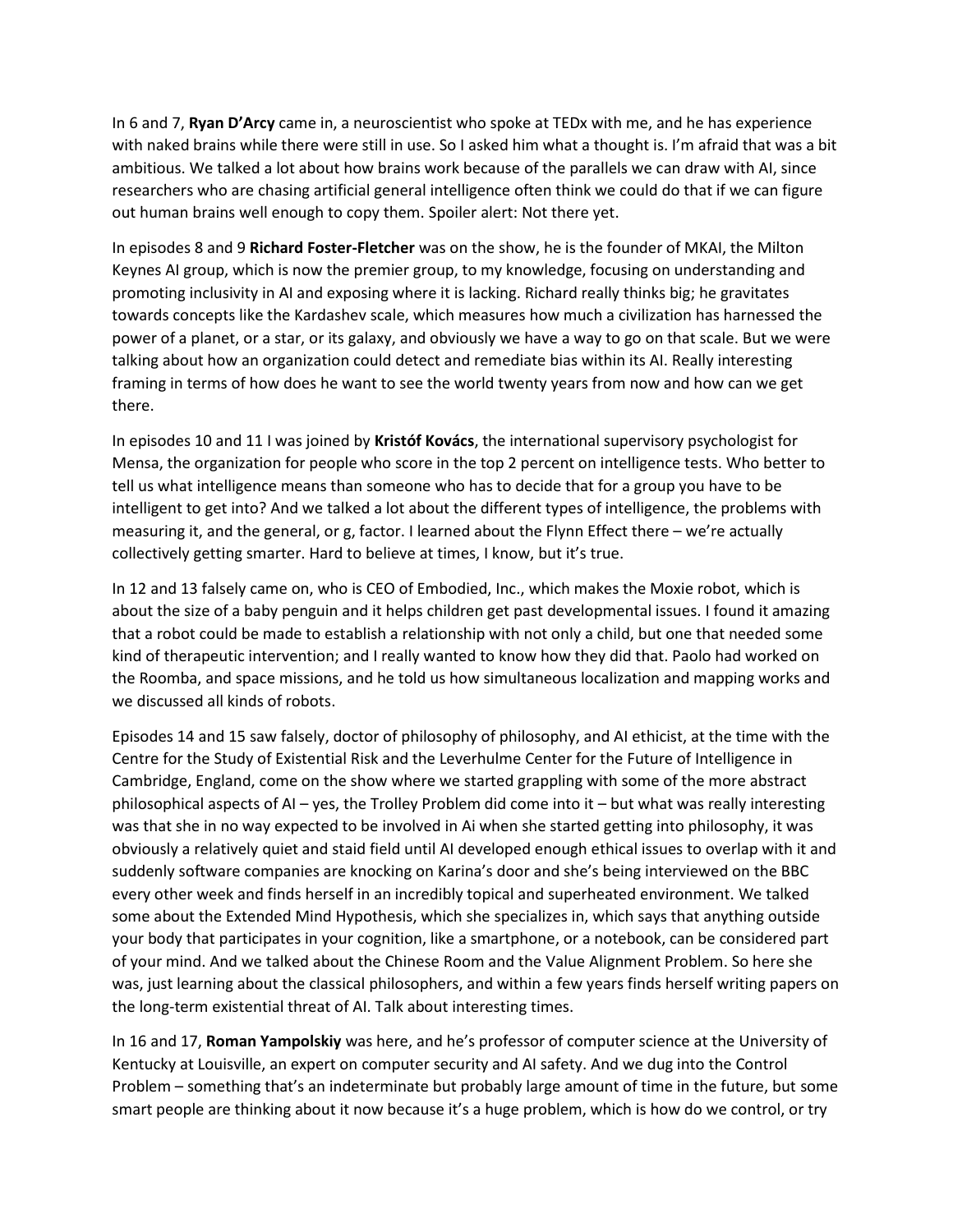to control, AI when it becomes superintelligent? And Roman told us about a paper he had just published on that, and gave us the academic analysis and scenarios of superintelligence, and he's very experienced at talking about this and made it very understandable.

Episodes 18 and 19 saw **Tony Czarnecki** with us, of the London Futurists, and author of the transhumanist *Posthumans* series of books culminating in *Becoming a Butterfly.* So now we got another far-ranging look at the effect of AI, primarily in terms of economics, and from a Eurocentric viewpoint, how the Common Market might evolve or collapse, what's happening and what might happen with climate change.

In 20 and 21 **David Wood** joined us, the leader of the London Futurists, and he's incredibly active and prolific as a futurist, being activist about our need to exercise a duty of care about the future, and what it's like to work at influencing how lawmakers and others shape our future.

Then in 22 and 23 I had **Pamela McCorduck**, the historian of AI, author of *Machines Who Think*, the definitive history of artificial intelligence, and its recent sequel, *This Could Be Important*. She is full of stories about the founders of the field, she talked with most of them, her sense of humor and the way she deflates any balloon of self-importance are simply delightful. And I spent a lot of the time discussing how what she learned could inform and direct what we're doing today. I learned a lot, some of it wasn't too surprising, like the sexism that was rampant in the field in past decades. And other things were illuminating, like how those founding fathers were thinking when they thought they would knock off artificial general intelligence in the summer of 1956. And now with symbolic AI, which had been all but ignored a decade ago while everyone was frantic about deep learning, now symbolic AI is getting more attention again, it was interesting to hear about the early days of that.

Episode 24 was just me, and I was talking about what I call the most important unanswered question around the existential implications of AI, which is *when* we will get artificial super intelligence, and – spoiler alert – no one knows, but I dug into it as much as I can, not to try and narrow down something that no one has been able to narrow down, but exploring the edges of that question, why it's important, and saying as much as can be said about why it's important and what we should do about it to help you get familiar with all those issues and what can we figure out that might help to one day answer that question, and be knowledgeable about those issues.

25 and 26 was **Thomas Homer-Dixon**, founder of the Cascade Institute, an existential risk think tank at Royal Roads University in British Columbia, and author of the book *Commanding Hope,* which was a practical look at how we need to manage our psychology to face what could be overwhelming existential threats from various directions. Really interesting discussions about the inherent problems of complexity, what blind spots in us it exploits, and bringing in one of my favorite topics, Systems Thinking, as popularized by Peter Senge. And how individuals can be tipping points to make global change happen.

27 was me talking about my TEDx speaking experience, that was for any of you who think you might want to do one of those or are just curious what it's like, especially for someone like me who doesn't have any natural speaking talent and had to learn it all from scratch. That TEDx talk was titled, "How to save us from being left behind by AI," and it focused on the way our pace of life is being increasingly dictated by our technology, how that's getting out of our hands and how to take back control.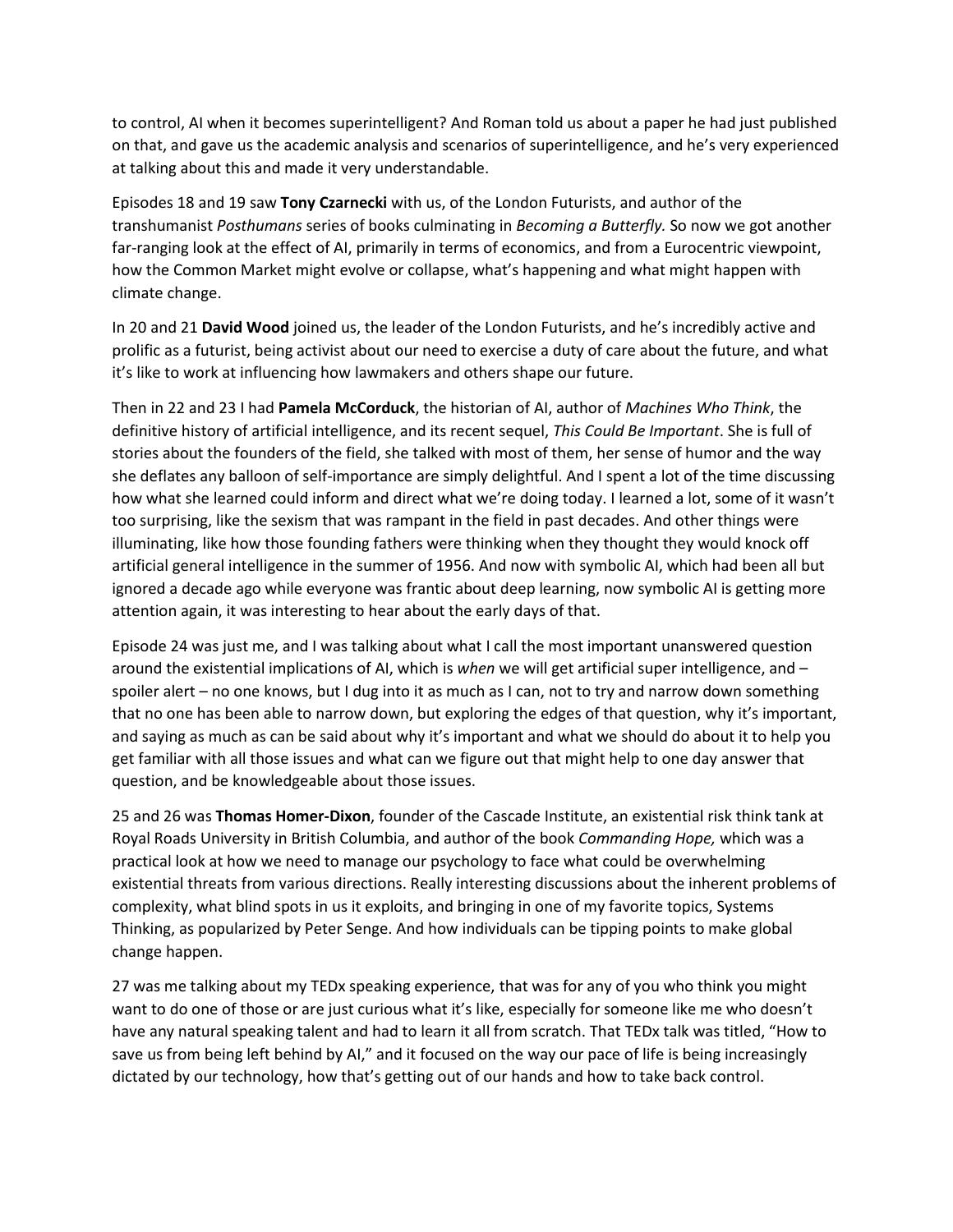In 28 and 29 I had AI in marketing expert **Katie King** on, and – you know, I'm constantly getting requests from PR people and agents pitching someone to come on the show to talk about their company and their product and I turn most of them down because all they want to do is marketing – "what do you think about that Peter, aren't you intrigued now, but wait, there's more!" and that's not where we're at, that's not what we're about, right – but this wasn't *doing* marketing, this wasn't promoting a company or a product, this was about the trends in industry that AI is driving, how they shape up across national boundaries, how education is and should be changing, and how AI is being applied in different sectors.

Then we got into AI and the law, in episodes 30 and 31, with professor **Ted Parson** from UCLA's Program on Understanding Law, Science and Evidence in AI. He's been at Harvard, he's consulted for the White House, and now he looks at how AI can intersect with the law, and we talked about self-driving cars – okay, the Trolley Problem reared its head - social media and disinformation, product liability, the economy, and justice, seen through this lens of law and public policy when AI is driving those things at a level beyond what we've got today. When I listed all those things just now I couldn't believe that we actually gave them all a fair shake, but we did.

Episode 32 was me deconstructing that last TEDx talk, because it had a lot packed into 14 minutes, so I kind of annotated it with a lot of side exploration to make it more multidimensional. And then in 33 I explained some of the terminology and function of neural nets, as a primer for a lot of the things we talk about.

In 34 and 35 **Michael Wooldridge**, head of the computer science department at Oxford University, came on, and he gave a perspective on what it's like dealing with the sensationalism about AI when you're in the position of teaching people how to make it work, how to interpret the sort of things you read in the popular press, so we got a useful dose of realism there about artificial general intelligence, or AGI, and he also told us about multiagent systems and his research into those. One day my Siri may be able to talk to his Siri.

In 36 and 37 **Steve Shwartz**, author of the recent AI book *Evil Robots, Killer Computers, and Other Myths*, talked about the impact of automation on jobs, and the challenge of common sense reasoning. Common sense is a term we love to throw around as though it's something that's just so clear what it means, and it seems to be clear to us and yet we can't define it clearly. Common sense is not common to define. My idea of something being clear is that you can explain it to a computer, and of course we can't.

38 and 39 saw **Beth Singler**, an anthropologist at Cambridge University, come on the show, and she has made these thought-provoking movies on YouTube about our relationships with AI, and you can find one of them by looking up "Pain in the Machine" on YouTube and it'll lead you to the rest. One of those videos contains a memorable scene with a self-aware AI that's embodied itself as a hologram of a girl, and a human is talking with it to try and figure out what its intentions are. Beth had really interesting takes on fiction, especially *Blade Runner,* and analyzing *Westworld* in the context of our culture, and also talking about how the media shapes our views and unconscious attitudes towards AI. I don't know if I'd make a good anthropologist, but I do find it absolutely fascinating and I could listen to Beth talk about these things for hours.

Then in 40 and 41 we had **Peter Asaro,** a professor and co-founder and co-chair of the International Committee for Robot Arms Control, which, after talking about Terminators with Beth, might sound all alarmist, but is very serious and we got into the issues around lethal autonomous weapons. Again, none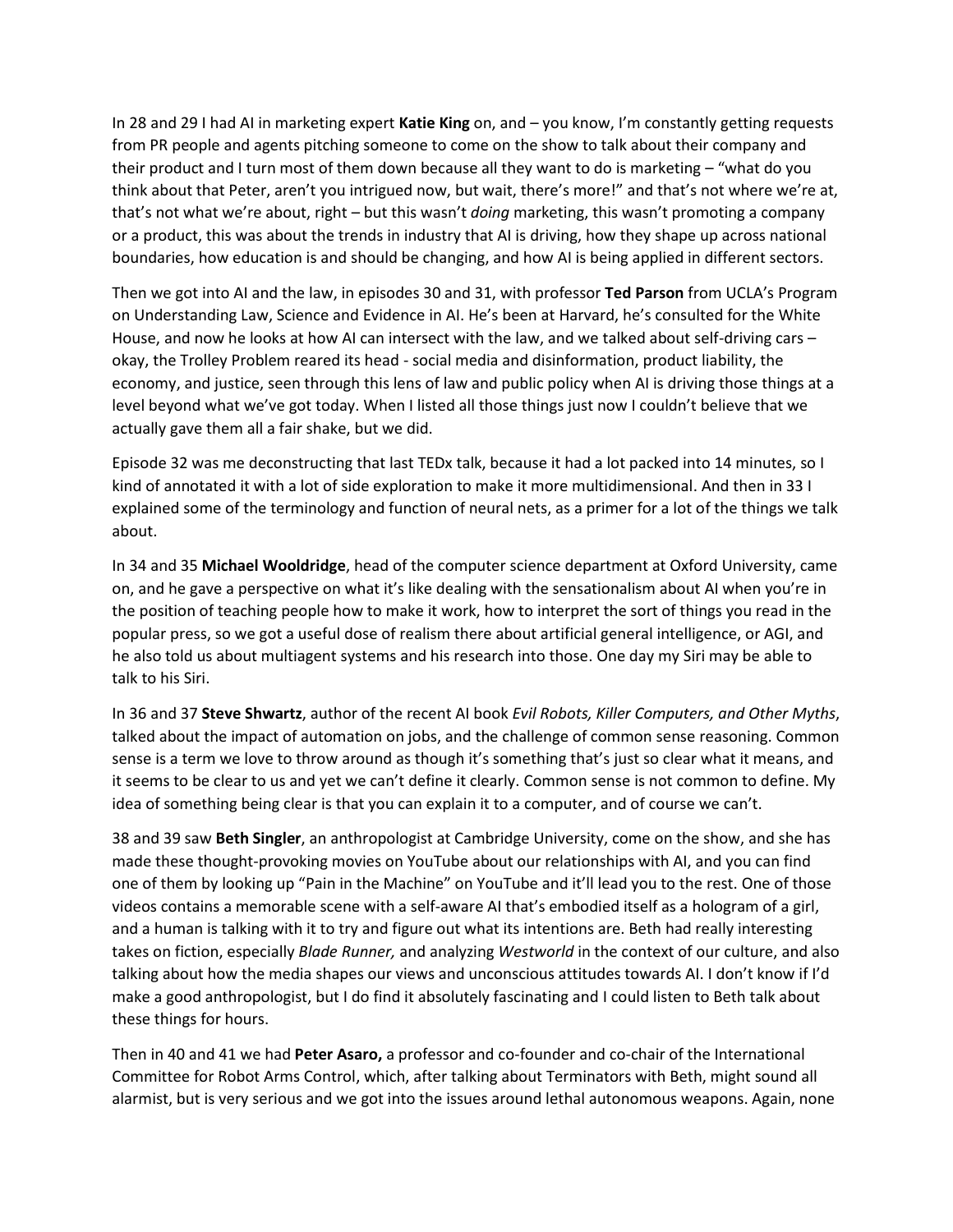of this is getting dated, right, those issues are as current and meaningful now as they were when we talked about them, maybe more so with warfare ramping up in Ukraine and who knows where next. And there are several obvious questions about arms control for autonomous weapons, which I asked, like don't they reduce the human damage of warfare by being smart enough to eliminate collateral damage, and I quickly found out how people like Peter have gone beyond that surface layer and we got this big tour of the different agreements and treaties and laws, country by country, pertaining to lethal robots.

In 42 and 43 we had science fiction author **David Gerrold**, who by the way was just given the 2022 Heinlein Award, and David wrote the classic *Star Trek* episode "The Trouble with Tribbles," plus other Trek episodes and stories and many novels and series, and we primarily chatted because he had written a novel about an AI becoming conscious, it was called *When H.A.R.L.I.E. Was One*, and although it came out decades ago he rewrote it more recently to bring it up to date, and he has some of the best thinking about what it would really be like to encounter a self-aware, supersmart, artificial intelligence acting as a mirror for our humanity, and what would it be like to look into that mirror? David's been doing that kind of thinking and writing for fifty years, we just flew out on wings of speculation to some very far-off places. But at least for me, every time I do that, I come back with something that's applicable right now, like when we were talking about how in his story the first AI designed another AI that would be far more capable, I found myself thinking, that sounds like we could do something like that now, and then in the headlines there are already cases of AI helping in the design of computers and more AI.

Then we really came back to Earth in 44 and 45 with venture capitalist **Rob May** talking about where the smart money is going now, trends in hardware, whether we're in an AI bubble, why he's excited about brain-machine interfaces, and the companies he's following in that area. And I had Rob right after David to make the point that AI spans this huge range of genres and yet if you're interested in AI, it makes perfect sense to talk to both of these people, and everyone else who's been on the show.

46 and 47 saw **Rajiv Malhotra**, author of *Artificial Intelligence and the Future of Power: 5 Battlegrounds,* which is a very useful perspective on the role of technology in neocolonialism and global power structures, and he gave us a lot of ideas about how a new industrial revolution would disadvantage the same people and ethnic groups the last one did. So if you're involved in or interested in Diversity, Equity, and Inclusion, this is a key one to listen to.

In 48 and 49 **Phil Hall** was on the show to talk about his use of AI in performance art; he created something called the EchoBorg, which is a show where people have a conversation with an AI but it's mediated through an actress, Marie Helene Boyd, who speaks what the AI says and so you're talking with her and you have all the affordances a human brings to a conversation, only you're really talking to a chatbot. And that was fascinating, because on the one hand it's kind of a circus act, but on the other you can learn a lot about human attitudes towards AI from it, which is why the EchoBorg made an appearance in front of Britain's All-Party Parliamentary Group on AI and you got to see it talking with members of the House of Lords and the House of Commons. That was memorable.

50 and 51, **Ryan Abbott**, law professor, author of *The Reasonable Robot,* with a really interesting angle on intellectual property – when should an AI own a patent or copyright? And the first reaction I had was, "Why would an AI care about rights, what's it going to do with the royalties, retire?" But that's not the point at all. There are inventions being made right now where AI forms such a part of the process that none of the humans involved believe that their name deserves to be on the patent, and this isn't a matter of overweening modesty; in some jurisdictions it is illegal to falsely place yourself on a patent.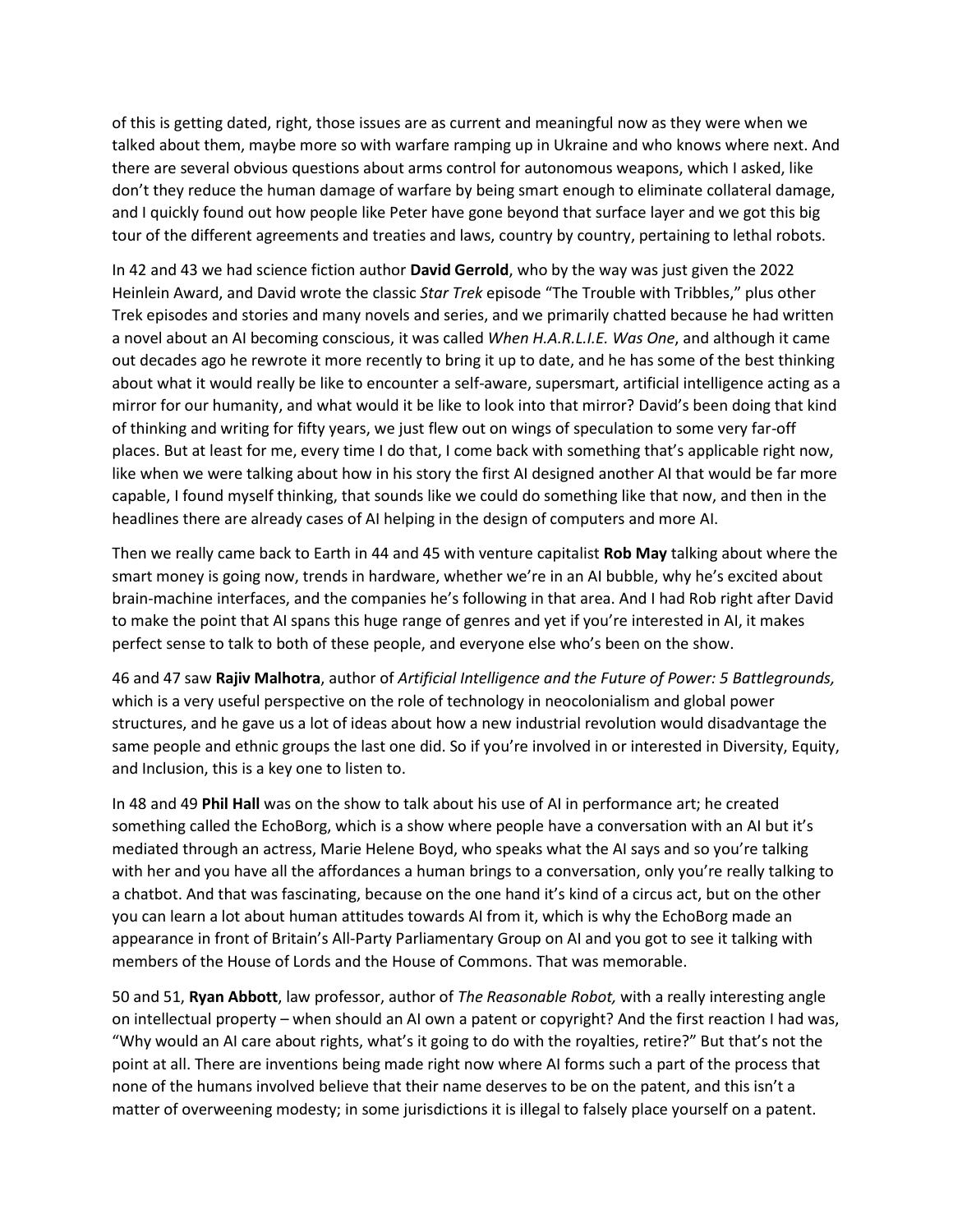And Ryan has an AI that he's asserted patent rights on behalf of, and taken it to courts, and in some cases, won.

52 and 53 was our one-year anniversary, so we had a special panel about AI in fiction with my old friends, **Jim Gifford** and **Robert James**, experts in various fields of science fiction, and some of my coconspirators in producing the 2007 centennial convention dedicated to the author Robert Heinlein. And as we learned in the episode with Beth Singler, there is a lot about how fiction reveals our attitudes and unconscious beliefs, and cultural attitudes towards AI that can reveal how we will change as a society as AI gets more and more capable. So we listed all the usual suspects, and some much rarer ones, and talked about their cultural impact.

In 54 and 55, engineer **Tony Gillespie** joined us, and he has written a book about systems engineering for automation, and has a lengthy history in designing automated weapons and other systems so that they can follow international humanitarian law such as the Geneva Convention. And that blew my mind, because I didn't think it was possible to codify anything as social as the Geneva Convention in software or hardware. But I learned how when smart people think about hard problems for long enough, even a problem as seemingly intractable as this one can be at least partially solved.

In episode 56 I had **Przemek Chojecki** on, an entrepreneur with a mathematics PhD, and what it was like for him to make the leap from academia to business and developing a product that made writing easier through AI.

In 57 and 58, **Charles Radclyffe**, TEDx speaker and the founder of Ethicsgrade.io was on the show. Now ESG gets a lot of air time these days – that's environmental, social, and governance, which businesses want to score highly on these days, and Charles looks at doing that – that's the 'grading' part – through the lens of AI. So for example, they give Skype an A and AirBnB a D. Now – why? And how do you expand the issue of ethics along all its many dimensions in a way that you can do some good and provide a valuable service to enough companies to get paid for it? Really interesting ideas, like the possibility of AI developers undergoing professional certification the way doctors and so on do, that we discussed.

In episode 59, professor **Kakia Chatsiou** from the University of Suffolk came on the show, and she does natural language processing, and has done research on analyzing statements made by politicians. Which certainly sounds like anyone doing that would deserve considerable reward for having to listen to politicians that much. We learned a lot about natural language understanding, word2vec and associations, and even one of the tricks my children play on me.

60 - **Tomas Mikolov**, actually one of the key contributors to word2vec, and a researcher with funding from OpenAI, came to give us an unvarnished evaluation regarding research and claims in artificial general intelligence, and gave us an insight into how neural networks work and helped me get a better understanding of how AIs like AlphaZero work.

In 61 and 62, **Todd Litman**, director of the Victoria transport Policy Institute, joined us to talk about how public transport policy may evolve to adapt to autonomous vehicles. A really interesting conversation about what's really possible for AVs, versus a considerable amount of hype that is of course out there at the moment. Some of his examples involved zombie kangaroos; you'll just have to listen to it to get the context.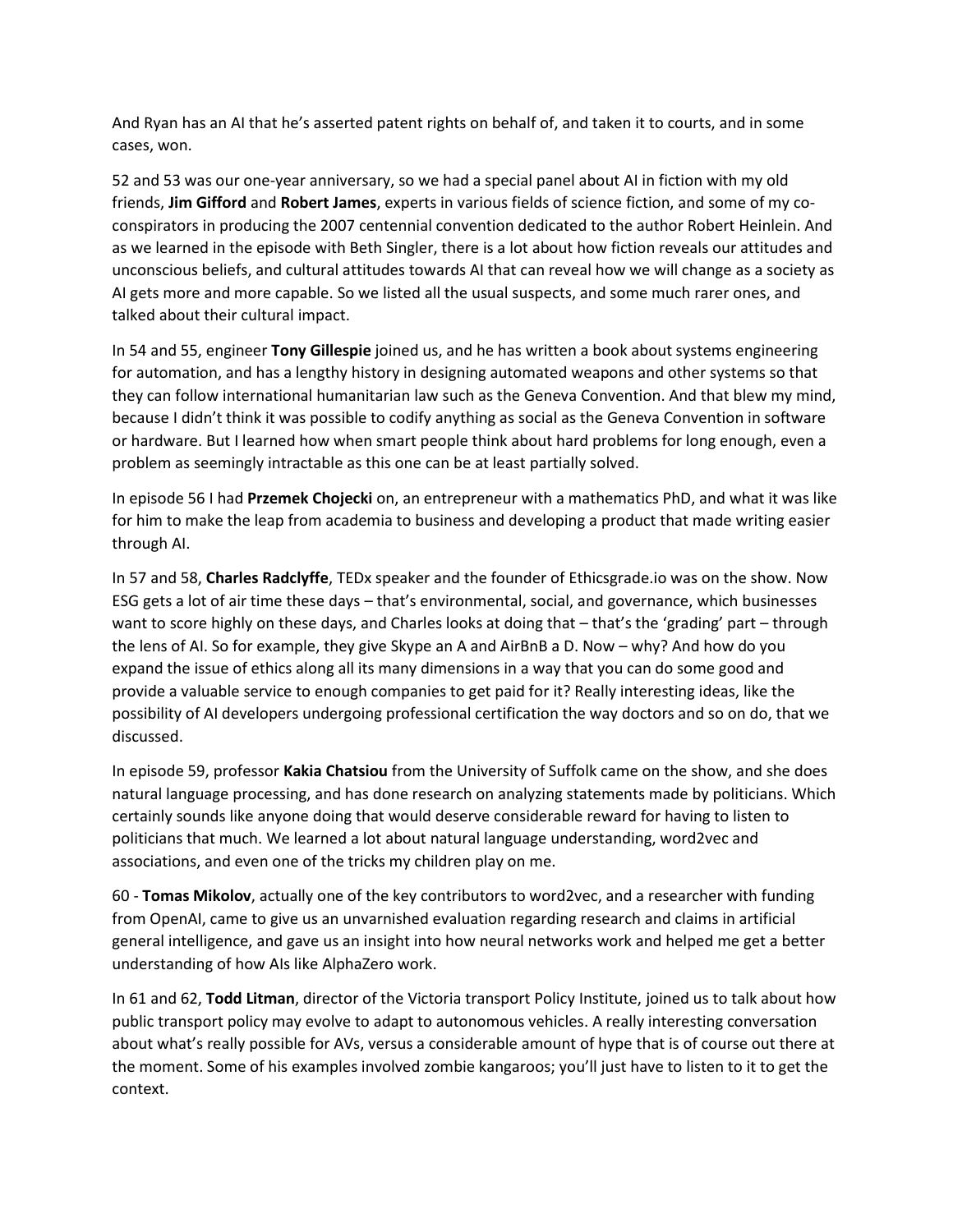In 63, **Sathish Sankarpandi**, chief data scientist for orbital media, came to talk to us about the use of AI in healthcare. And in 64, **Amit Gupta**, the inventor of Sudowrite, was on the show. Sudowrite is a tool for helping writers overcome writers block, and it makes creative suggestions for what they could type next. It is extremely capable and inventive, I love demonstrating it.

65 and 66: Neuroscientist **Olav Krigolson**, another TEDx speaker, joined me to talk about research into brain waves. He is able to monitor brain waves and tell when someone is too tired or distracted to be able to work properly, and this has implications and uses for projects like Mars colonization, which he has actually worked on. I learned some things about neuro scientists in this interview, like how they like to experiment on themselves; Olav likes to demonstrate how an electric shock to the Broca's area of the brain can introduce temporary aphasia, or inability to speak properly. I wondered if this was an occupational hazard of working in his lab, and he said that he only did it to himself. And of course, understanding more about brain waves helps us understand more about how we might create artificial general intelligence, since we might model one after the other.

In 67, **Olivier Caron-Lizotte** came on the show; he runs a stable of contract Ai developers and I wanted to know how that works and what's particularly hot or challenging about it these days.

And in 68, **Daniel DeMillard**, who was once with the IBM Watson project and is now the CTO of FoodSpace, told us how AI can be used for making nutritional recommendations, and really what the state of AI is in the sort of general capabilities that you need to make that happen, when you need some degree of understanding and not just synonym matching or pattern finding. So that took us into natural language processing and self-driving cars. But I was particularly interested in the model for how something like this worked when the data was *here*, the customer was a retailer *here*, and the users were the retailer's customers over *here*, how do you put all those moving parts together.

69 was a solo episode with me talking about disinformation. A year before this episode aired I was quite down about what was happening with this information, because it was not talked about very much, and there was little vocabulary for understanding and describing what it was and what it was doing to us. By this point things had gotten better, and research was being done like an excellent project by the Wall Street Journal that visualized how the TikTok algorithm recognized people's tendencies and took them in extreme directions. The same process happens on YouTube and Facebook, and it's not deliberate; it is the result of implementing a machine learning algorithm to maximize the amount of time people spend on a social media platform by seeing what they pause on, and not understanding that that also happens when they are shown something that makes them angry, like conspiracy theories. So as Zeynep Tufecki said, it seems like you are never hardcore enough for YouTube. And it doesn't help that Russia, in particular, realized that they could exploit this through targeted postings that don't violate any law, just exercising freedom of speech, but with the aim of fracturing western society, at which they've been unreservedly successful.

We got into chess in 70 and 71, when international grandmaster **Jonathan Rowson** joined us. He is also a philosopher and author of *The Moves That Matter: A Chess Grandmaster on the Game of Life*. I wanted to understand what goes on in his head when he plays chess, because I suck at it, and then we talked about how AI approaches the game completely differently, because it's using a pattern-based approach, whereas a human grandmaster is constructing grand strategies. What I learned the most about is how humans work with computers in what's called centaur chess to improve how they understand and enjoy chess, even though they will never beat the best computer. And that's extendable to how we will work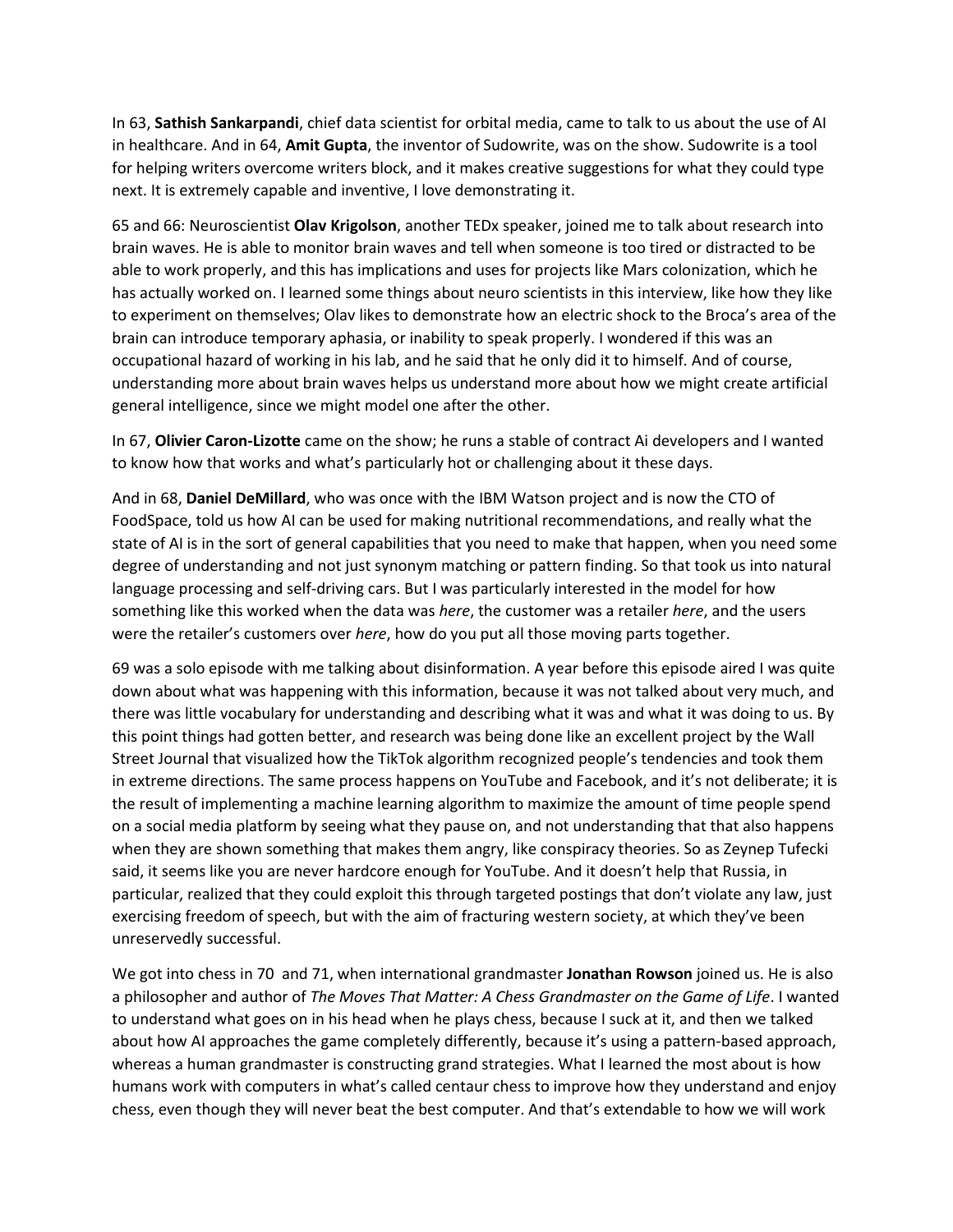with computers at all kinds of other tasks – legal actions, for instance – and Jonathan had the high level perspective from his philosophy background to set this in context for us.

In 72 and 73, **Kordel France**, CEO of Seekar Technologies came on, and he had done all kinds of things. I learned about autonomous tractors in farming, I learned about rifle sights that are smart enough to lock out the trigger if you're aiming at an endangered species, and we were talking about what consciousness in AI means or would mean. He really illustrated how much this show is about technology and consequences and the sort of thinker that we want on the show, because as I said we get approached by a lot of people just wanting to talk up their marketing book, and Kordel's an entrepreneur, he could easily have done that, but instead he gave us all this interesting thinking about the Turing Test and computer vision and then we got into how he'd used AI to help in psychological diagnosis, like depression and schizophrenia, and then AI being used for COVID diagnosis through X-Rays using a smartphone app. Really covered an amazing amount of territory.

Now, how do you get AI to explain what a decision it's made when the honest truth about that is that a million weights got set in a neural network just so, and that magically causes it to make the right decisions? That sounded to me like a fundamentally intractable problem, until in episodes 74 and 75 I talked with **Michael Hind**, distinguished research staff member in IBM's Yorktown Heights facility. Now this is pretty important because AI can be trained to make decisions in situations that affect people's lives, like granting a loan or adjusting an insurance claim, and it can be shown to be doing as well as or better than humans, but that's not good enough, because when it comes to those kinds of situations, people want an explanation of any decision they don't like. And he explained some of the ways they can now do that, really cutting-edge research, like learning different explanations as part of the model and learning which ones to associate with a particular decision. I'm butchering that a bit for the sake of time here of course.

In 76 and 77 I was joined from London by **Alexandra Mousavizadeh** of Tortoise Media, who founded the Global AI Index, the Responsibility100 Index, and the Global Disinformation Index, which are all instruments with considerable data science behind them that help decision makers assess the levels at which countries and companies are expressing themselves in the areas of AI development and corporate responsibility. And it was also another example of how we've made progress in disinformation since it started bothering me, to not just name it but now have this metric that Alexandra started that names the worst offenders in disinformation using objective numeric criteria and is used to draw the attention of the advertisers on those platforms and ask, "hey, do you want to pay to have your name going out next to stuff like this?" And with the AI Index she had some very useful perspectives on the relative positions and movements of countries on the global stage and we talked about China in particular since they've announced their intention to overtake the US to lead the world in all aspects of AI by 2030.

78 and 79 saw **John Zerilli**, philosopher at the University of Oxford, cognitive scientist, and author/editor of A Citizen's Guide to Artificial Intelligence, joining us. And he has this angle on grass roots political awareness of AI, so the book gets into the areas of Transparency, Bias, Responsibility and Liability, Control, Privacy, Autonomy, Algorithms in Government, Employment, Oversight and Regulation, and we talked about those in the context of their impact on the average person in terms of things like social media platforms and their governance, data anonymization, the right to your personal data, all from a fairly rigorous academic viewpoint.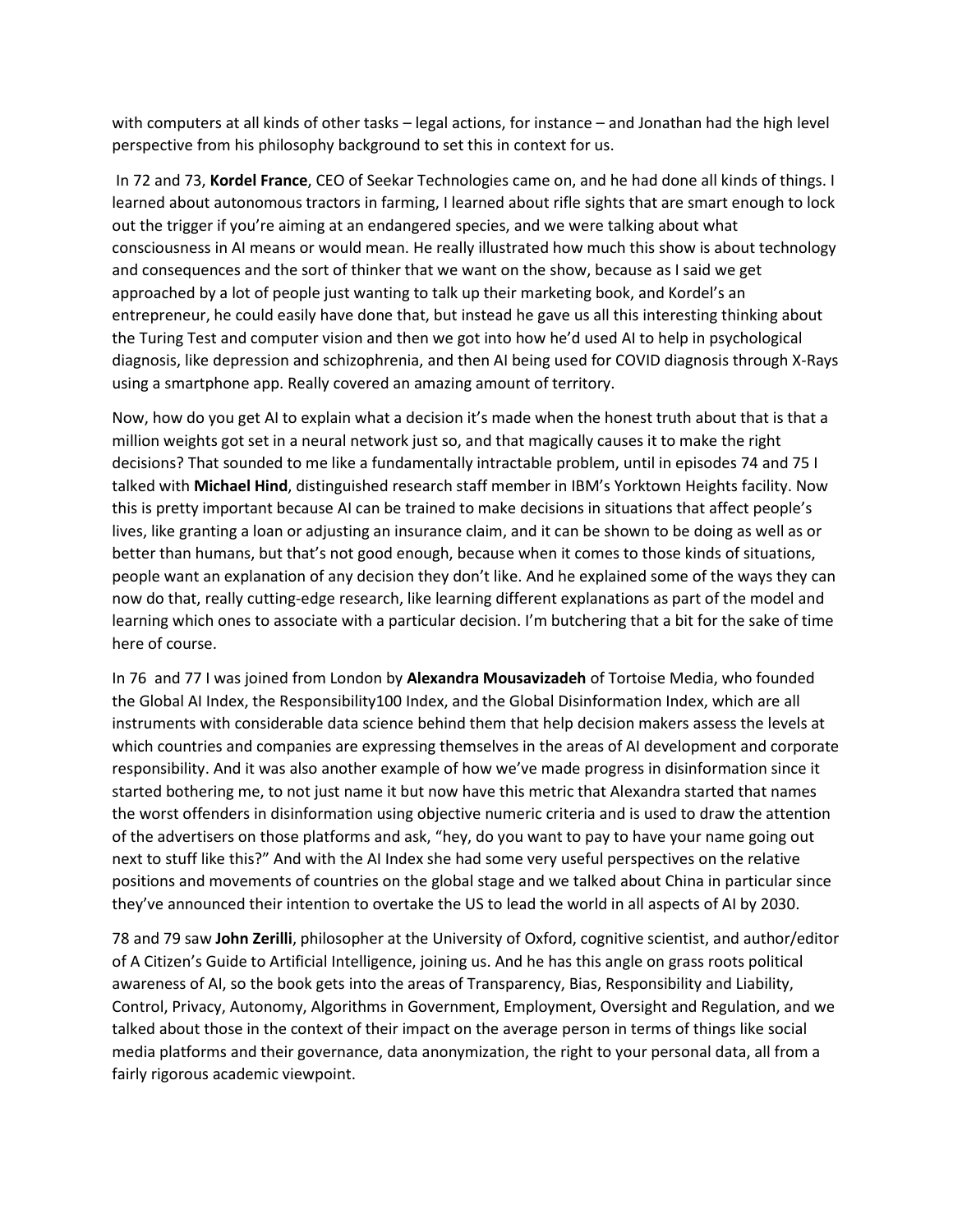Episode 80 was the last one of 2021 so I had a panel on for a special episode predicting AI trends for 2022 with returning guests **Katie King** and **Richard Foster-Fletcher**, and new guests **Ben Goertzel**, author of *Ten Years to the Singularity If We Really, Really Try,* and **Prashant Natarajan**, VP of strategy and products at H2O.ai. What's going to happen in AI in 2022? Listen to the episode and find out, or see how close we were!

In episode 81 **Tannya Jajal**, author of the new book , Thinking Machines: AI and the Intelligence Explosion, joined from Dubai to talk about her work with high school students through something called Awecademy, and being the UAE Chapter Lead for the Global Women in Tech Movement. So we talked a lot about messaging, how to get through to audiences effectively, and how important education about AI is.

In episode 82 we went back to IBM Yorktown Heights to talk to distinguished researcher **Kush Varshney**, author of the book *Trustworthy Machine Learning,* and that was what I wanted to talk about. I thought it very noteworthy that AI is maturing to the point that there are people in roles specifically named for AI trustworthiness, and I was very interested in how Kush had some perspectives about how the field may need to mature even more, like with black-box-type instrumentation. Lots of parallels with commercial aviation being drawn in this episode.

In episode 83, **René Morkos**, who had applied an AI PhD to construction, came on to talk about how you could optimize the utilization of a construction site through AI.

In 84 and 85 we had science fiction writer **David Brin**, author of *Earth,* the *Uplift* series, and a *Foundation* sequel, really expanding our minds with incredible ideas – you might think a science fiction author would only be talking about things in the distant future, but he had novel ideas for how to solve immediate problems like privacy and advertising on the Internet. We talked about so much - Jefferson, Einstein, Periclean Athens, prefrontal lobes, and that was just in the first five minutes. To pick one thing I learned from that would be damning the interview with faint praise.

In 86 and 87 **Stuart Russell** joined us, AI professor at UC Berkeley, coauthor of the most widely used textbook in artificial intelligence in universities, spokesperson for the famous *Slaughterbots* video, the 2021 BBC Reith lecturer in the UK, and an activist on the world stage in the conversation on lethal autonomous weapons and the public narrative and understanding of AI. No one has a wider reach in gauging how to communicate about AI to mass audiences and I was keenly interested in what he had to say about how that narrative was evolving and how people are perceiving AI. I would say that most teachers of AI do not take a position on existential risk or they denigrate that possibility, so when Stuart does warn us of scenarios like the Control Problem and the Value Alignment Problem, he has credentials that make it impossible to ignore him. And we talked about that of course. I could listen to many of these interviews multiple times and this one was certainly in that category. Stuart is to AI as Neil DeGrasse Tyson is to astrophysics.

In episode 88 we were spanning four time zones talking about AI in Music with **Bob Sturm**, professor in Sweden, **Dorrien Herremans**, professor in Singapore, and **Henrik Vincent Koops**, researcher at Utrecht University, and co-organizer of the AI Song Contest. If you've heard of the Eurovision Song Contest, okay – this is nothing like that. No one getting dressed as a giant butterfly to belt out a song here. Of course there are introspective questions about creativity raised whenever AI gets into music, which it is doing more and more ably now, and my guests opened my eyes to how much more that's being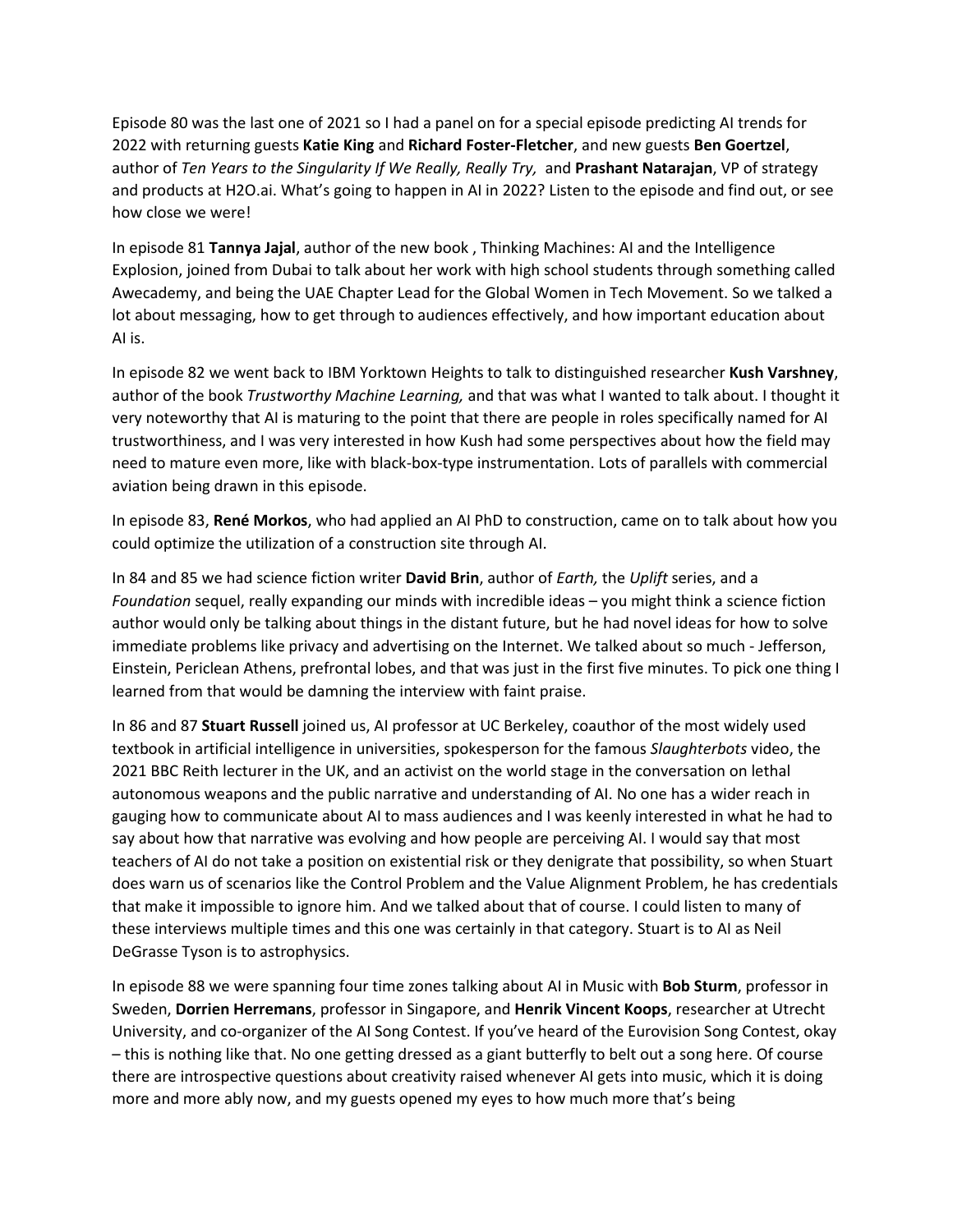commercialized now, how good it is, some of the applications and companies, and the sort of strange things you can do like make up a new Beethoven piece in the style of Gershwin played on hammered dulcimer and bongo drums.

In 89 and 90 we met **David Danks**, professor of philosophy, psychology, cognitive science, and machine learning at UC San Diego, who's really good at explaining AI, obviously through a lot of practice teaching. And he thinks a lot about how policy should evolve to help us with some of the problems that AI can cause, like disinformation and other ways that it can change our preferences. One of the things we talked about was the A-Level algorithm disaster in England the previous year.

In 91 and 92, **Ben Shneiderman** was on the show, professor at the University of Maryland – I guess we have a lot of professors on the show, don't we? And he's the author of the classic book on computer user interfaces, the bible in that field if you will, and now a new book, *Human-Centered AI*, which extends the idea of user interfaces, which used to be bound up in things like affordances and menu design, and button layouts, to how we interact with AI. And we learned that this is a very hot field, and again, one of the goals of the podcast is to give anyone looking at a new career an idea of what it's like in different fields, and if you want to get into one that's exploding right now, human-centered AI is one of them.

We went to the other side of the classroom in 93 and 94 when I talked with **Shea Sullivan** and **Hannah Grubbs** who are students at North Central University in Minnesota but also members of the student-run Institute for Digital Humanity, which they started after one of their professors told a class, here's what's going on with robots in the world today, what do you want to do about it? And I love students for how they just turn thought into action. The energy emanating from their web site just crackles, from the brash headline, "The '80s called. They want their dystopian robot overlords back" to the list of schools and companies they've partnered with, like working with Netflix to construct a learning module around the documentary *Coded Bias,* which is about racial bias within AI. So this interview was a total blueprint for student activism on current social issues triggered by AI.

In 95, computer historian **George Dyson** came on the show, author of *Darwin Among the Machines* and *Turing's Cathedral*, and *Analogia*, to give some perspectives from the dawn of the computing age, because he's made extensive studies of and written about pioneers such as John von Neuman. The modern computer architecture didn't just emerge one day from Zeus' forehead, nor was it the only way that computers could have been designed. We had a bit of VHS vs Betamax discussion, and talked about how much the early history of computers depended on the atomic weapons program and the space program. And another of George's interests, the Orion Project to propel spacecraft using atomic bombs. Didn't happen. So I was not expecting to hear someone make the case for analog computers these days, but guess what, that's exactly what George did, and it may well be a direction that could give someone a strategic advantage today because no one's exploring it.

What do babies think? In 96 and 97 we had **Alison Gopnik**, professor of psychology at UC Berkeley, and she knows, better than anyone, how babies think, and tells us how that can help our planning on developing artificial general intelligence. What I learned that surprised me was that there are things babies, young children, are better at than adults are, at certain kinds of thinking, and that gives us some useful directions on improving our own thinking. I made a connection with the way some genius scientists behaved.